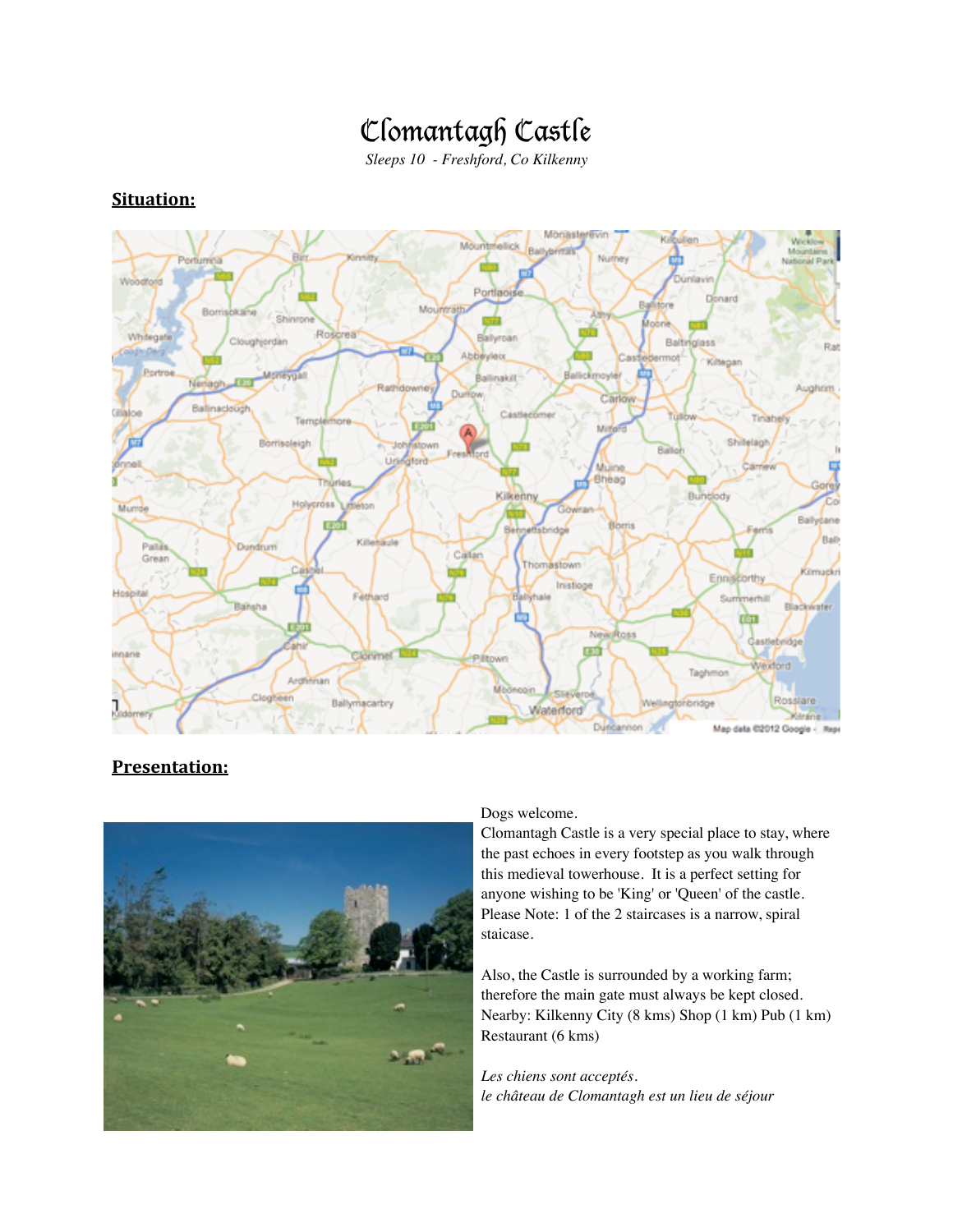*exceptionnel où les échos du passé résonnent à chaque pas que vous faites. Cette tour médiévale est un endroit idéal pour ceux qui rêvent d'être, le temps d'un séjour, le «Roi» ou «la Reine du château. L'un des deux escaliers est en colimaçon.*

*D'autre part, le château est entouré d'une ferme en activité, donc la porte principale doit toujours être fermés. À proximité: Kilkenny (8 kms) Boutique (1 km) Pub (1 km) Restaurant (6 kms)*

#### **History:**



 Clomantagh Castle is part of a unique settlement of tower house, farmhouse and bawn (defensive wall surrounding an Irish tower House). The tower (1430s) and the farmhouse (early 1800s) are linked by doors allowing guests to wander freely between two periods of history. A mixture of simplicity and rustic charm, Clomantagh also features a Sheela-na-gig - a symbolic pagan nude carved on one of the stones.

*Le château de Clomantagh est un habitat unique, c'est une maison tour avec une ferme et un 'bawn' (mur de défense entourant une maison tour Irlandaise). La tour fut construite en 1430 et la ferme au début des années* 

*1800. Elles sont reliées par des portes permettant aux hôtes de se promener librement entre deux périodes de l'histoire. Mélange de simplicité et de charme rustique, Clomantagh dispose également d'un 'Sheela-na-gig', une nue païenne gravée sur l'une des pierres.*



Of outstanding importance because of the collection of buildings spanning the period from the 12th - 18th Century, the complex at Clomantagh includes a 12th Century parish church, an early 15th Century tower house, an almost intact boundary or bawn wall with a medieval dovecote, and a 19th Century farmhouse.

*D'une importance exceptionnelle en raison de l'ensemble des bâtiments qui couvre la période du 12ème au 18ème siècle, le complexe de Clomantagh comprend une église paroissiale du 12ème siècle, une maison tour du début du 15ème siècle, une muraille* 

*'bawn' presque intacte avec un pigeonnier médiévale, et une ferme du 19ème siècle.*

High on the tower house, above the roof of the farmhouse, there is evidence on an external wall, of an earlier attached structure. This is most likely the banqueting hall, which we know from contemporary descriptive accounts of Irish life was used for entertaining, the lord and his family only returning to the safety of the stone castle to sleep.

*En haut de la maison tour, au-dessus du toit de la ferme, on peut voir les traces d'une construction autrefois rattachée au mur extérieur. C'est probablement la salle du festin, que nous connaissons par des comptes rendus contemporains descriptifs de la vie irlandaise de l'époque notamment pour le divertissement, le seigneur et sa famille ne revenant à la sécurité du château en pierre uniquement pour dormir.*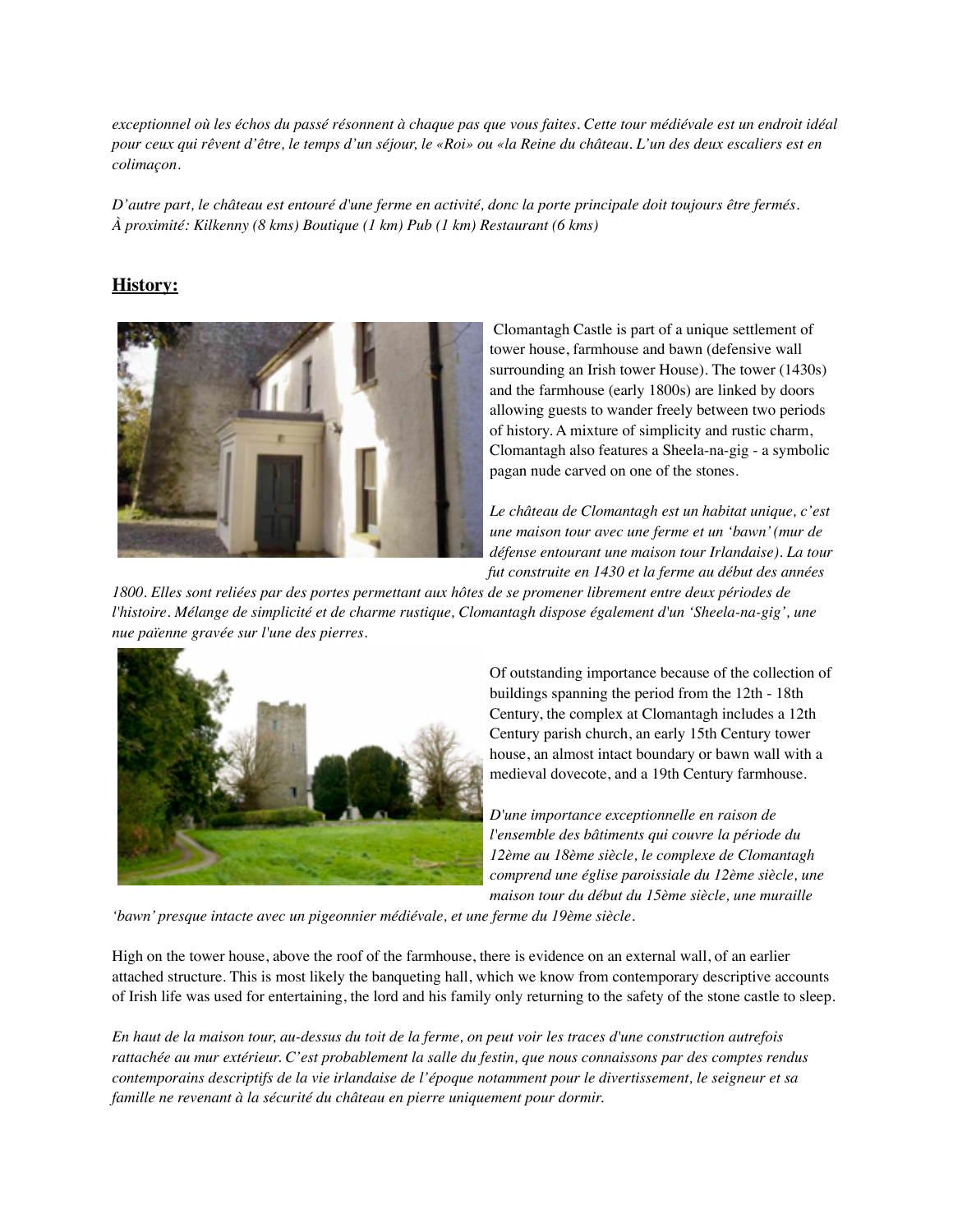On the site of this banqueting hall stands the Victorian farmhouse, which is a fine example of this building type retaining most of its original features, apart from the roofing material which was changed from thatch to slate. This house, which is linked to the castle on ground and first floor, was built about 1850 by the Shorthall family. It has been restored and furnished to its Victorian origins, whilst the Tower keeps its medieval character. The limewash on the outside of the house is slightly tinted by using fine particles of red sand.

The castle kitchen and a bedroom are located in the tower house - a medieval turret stone staircase leads from the kitchen to the main bedroom.



*La ferme victorienne fut construite sur le site de cette salle de banquet, elle représente un bel exemple de ce type de bâtiment puisqu'elle conserve la plupart de ses caractéristiques d'origine, mis à part le matériel de couverture qui est passé de chaume à l'ardoise. Cette maison, qui est relié au château au niveau du rez de chaussée et du premier étage fut construite vers 1850 par la famille Shorthall. Elle a été restauré et meublé selon ses origines victoriennes, tandis que la tour conserve son caractère médiéval. L'enduit de chaux à l'extérieur de la maison est légèrement teinté avec de fines particules de sable rouge.*

*La cuisine du château et l'une chambre sont situées dans la tour de la maison, un escalier médiéval en pierre mène de la cuisine à la chambre principale.*

#### *Ownership History*

Clomantagh originally belonged to Pierce Ruadh, Earl of Ormond (died 1539) and his wife, Margaret Fitzgerald (Mairghréad nee Gearóid/Moll Gearailt). It subsequently passed, with many other castles and lands, to his second son, Richard Butler, the first Viscount Mountgarret. The 3rd Lord Mountgarret was President of the Confederation of Kilkenny, and forfeited the castle and a third of the townland under the Cromwellian regime to Lieutenant Arthur St.George, ancestor of the Kilrush family. The Castle was also owned by the Shortalls of Ballylarkin, and latterly by Mr. Willie White, a vet in nearby Freshford.

#### *Histoire de propriété*

*Clomantagh appartenait à l'origine à Pierce Ruadh, comte d'Ormond (mort en 1539) et son épouse, Margaret Fitzgerald (née Mairghréad Gearóid / Moll Gearailt). Il le légua ensuite, avec de nombreux autres châteaux et des terres, à son second fils Richard Butler, le premier vicomte de Mountgarret. Plus tard, le 3ème seigneur Mountgarret fut président de la Confédération de Kilkenny, et se fit confisquer le château ainsi qu'un tiers de ses terres sous le régime de Cromwellian par le lieutenant Arthur Saint-Georges, ancêtre de la famille Kilrush. Le château fut également détenu par les Ballylarkin, et plus récemment par M. Willie White, un vétérinaire de Freshford.*

#### **Restoration:**



In its restoration of Clomantagh Castle, The Irish Landmark Trust has pursued its policy of minimal intervention on the building, consistant with maintaining its fabric intact for future generations. Using traditional materials and methods of construction wherever possible,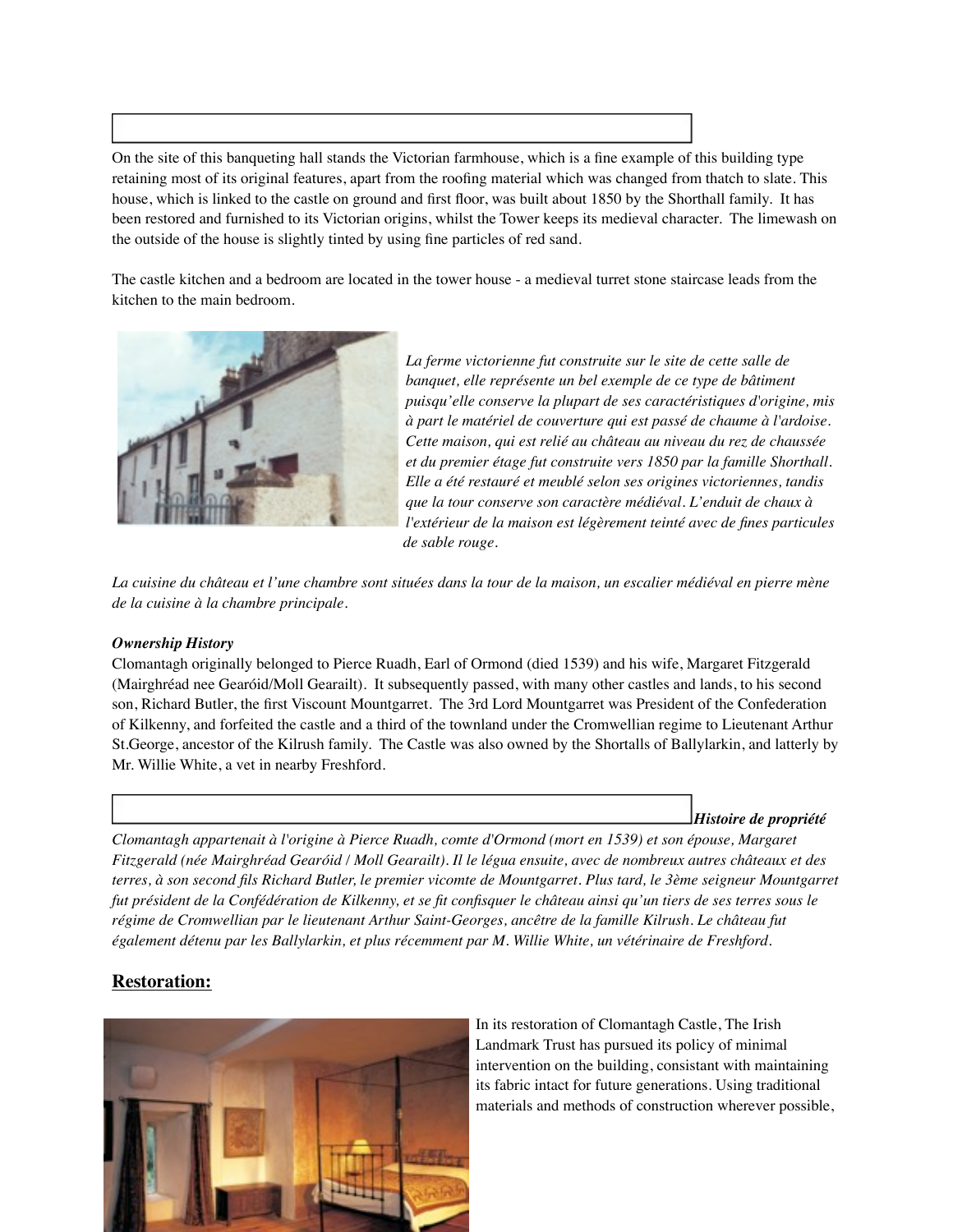the Trust hopes to have retained the essence of the Castle which has survived and adapted to some changes over a period of 500 years. It has sought to maintain, intact and unaltered, its most important and unique medieval elements.

*Pour la restauration de Clomantagh Castle, Irish Landmark Trust a poursuivi sa politique d'intervention minimale sur le bâtiment, consistant à préserver ses matériaux d'origine intacts pour les générations futures. En utilisant des matériaux et des méthodes traditionnelles de construction, dans la mesure du possible, Irish Landmark Trust espère avoir conservé l'essence du château qui a survécu et s'est adapté à certains changements sur une période de 500 ans. Irish Landmark trust a cherché à maintenir intacts et inchangés les plus importants de ses éléments médiévaux.*

The name Clomantagh comes from the Irish "cloch mantaigh", meaning missing tooth or gappy smile. Locals gave this name to the castle as the irregular castellation reminded them of someone smiling with missing teeth.

*Le nom Clomantagh provient de l'irlandais " cloch mantaigh ", qui signifie 'dent manquante' ou 'sourire lacunaire'. Les habitants locaux ont donné ce nom au château car l'irrégularité du château leurs rappelaient quelqu'un qui souriait avec des dents manquantes.*

The bawn (boundary), tower house and farmhouse at Clomantagh comprise a settlement that has been in continuous occupation for almost five hundred years. Even prior to that, the ruin of a 13th century church beside the entrance, dedicated to Our Lady of the Nativity, indicates that this was a site of some importance long before construction of the tower house began. The entire area is rich in megalithic archaeological sights and there is much evidence of forts and mounds in reading the landscape.

It has been established that the tower and bawn were built in the 15th century (c.1430). The tower house has been modified and extended over the centuries, and in the early 19th century a farmhouse was added providing accommodation with comfort, rather than defence, in mind. In recent times, the bawn walls have sheltered the buildings of a 20th century working farm. It also has a rare clochán (small dome-roomed structure) knit into the bawn walls. Five other tower houses can be seen from the roof of Clomantagh Castle, and they were all strategically aligned for defence purposes.

*Le bawn (limite), la maison tour et la ferme de Clomantagh constituent un habitat qui fut en occupation continue depuis près de cinq cents ans. La ruine d'une église du 13ème siècle dédiée à Notre-Dame de la Nativité à côté de l'entrée, indique qu'il s'agit d'un site d'une importance particulière bien avant que la construction de la maison tour ai commencé. Toute la région est riche en sites archéologiques mégalithiques et il y a beaucoup de preuves de forts et de monticules dans le paysage.*

*Il a été constaté que la tour et le 'bawn' ont été construits au 15ème siècle (1430). La maison-tour a été modifié et agrandi au fil des siècles, et dans le début du 19e siècle la ferme fut ajoutée, offrant un hébergement de confort. Ces derniers temps, les murs 'Bawn' ont donc abrité une ferme de travail du 20e siècle. Il y a également une 'Clochán'(petite structure rare en forme de dôme) tricoté dans les murs 'Bawn'. Cinq autres maisons-tours peuvent être vu depuis le toit de Clomantagh château, et elles furent toutes stratégiquement alignées pour assurer leur défense.*



In Ireland in the mid-15th century a tremendous surge in stone building construction began. Prior to this, the native Irish lived in ring forts and crannógs built out of whatever was to hand. The building of the tall secretive tower houses reflects a period of social change, political instability and technological advances. Their owners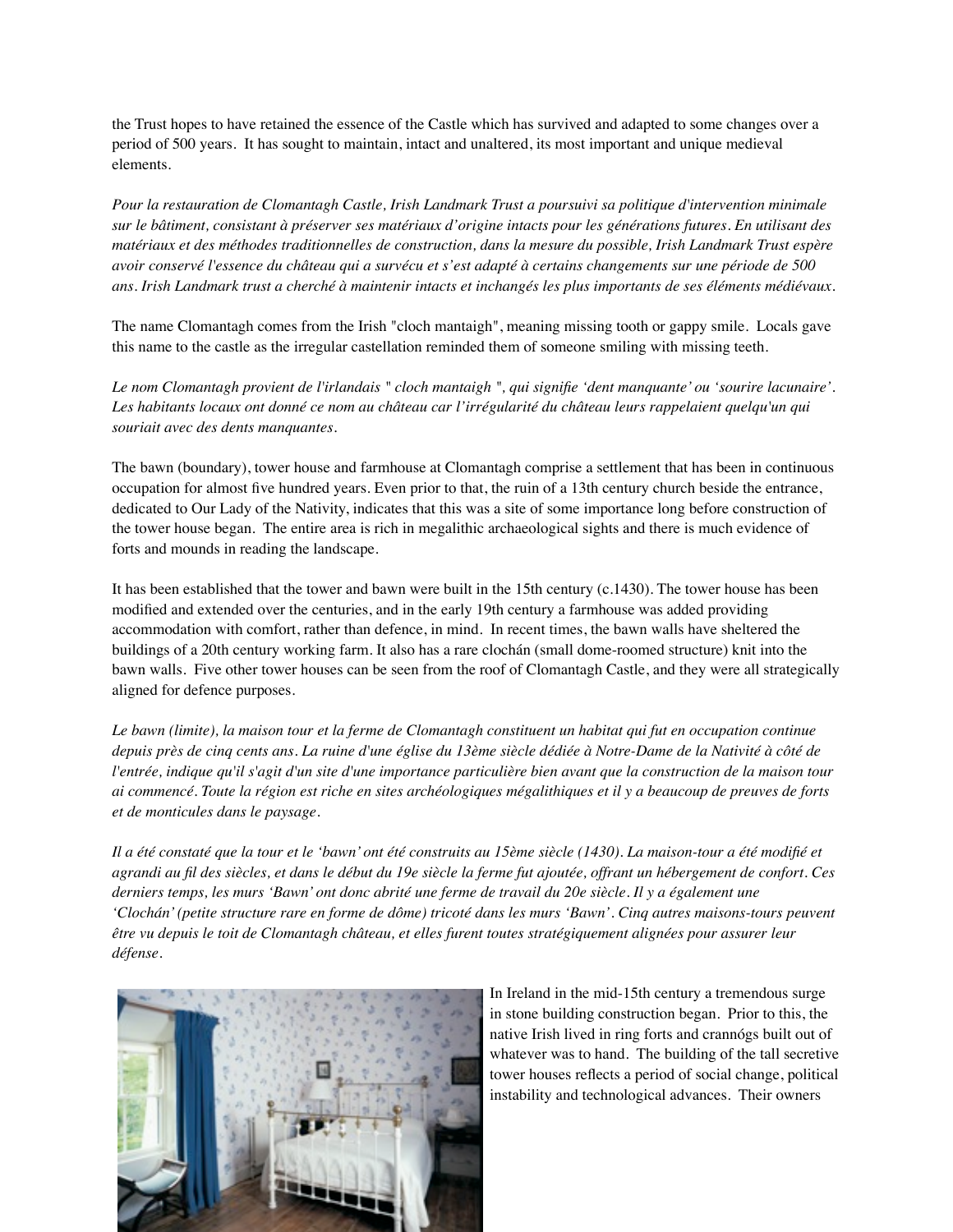were part of a new social order of emergent native gentry, the "Castle Catholics", seeking domestic stability and a safe repository for their daughters, livestock and newly acquired possessions. For the first time, Norman and Irish alike built similar houses.

*En Irlande, au milieu du 15e siècle un accroissement important de construction de bâtiments en pierre débuta. Avant cela, l'Irlandais natif vivait dans des forts circulaires et des 'crannógs' construits à partir de tout ce qui était à portée de main. La construction secrète des hautes maisons tours reflète une période de changement social, avec l'instabilité politique et les progrès technologiques. Les propriétaires faisaient partie d'un nouvel ordre social de la noblesse native émergente. Les "Château de catholiques", cherchaient la stabilité intérieure ainsi qu'un dépôt sûr pour leurs filles, le bétail et les biens nouvellement acquis. Pour la première fois, les Normands et les irlandais bâtir des maisons semblables.*

Clomantagh followed mainstream castle design, emerging as an almost square building, six storeys high, with massive walls built from local limestone, and a corner staircase. Inserted high on the south wall is a Sheela-na-Gig. This pagan symbol was adopted by medieval builders and incorporated as the building was erected. High up the remains of the stepped battlement walls, the merlons can be seen - a specifically Irish feature whose inspiration is considered to be Venetian. Inside the battlements a wide walkway gave access to all sides of the building. In the north east corner, a high watchtower has been built. This is knows as Moll Gearailt's Chair, after the particularly ferocious original mistress of the house, Maighréad nhee Gearóid, who used to sit watching over her fields to ensure that her labourers were not slacking at their work. The walkway, or Alure, was sloped outward to allow run off water through drainage holes and stone spouts. Generally, battlement walls have not survived well, their thinner construction and unstable sloping bases have contributed to their disappearance from tower houses.

*Clomantagh suivit la conception la plus répandu du château, il apparaît comme un bâtiment presque carré, a six étages, avec des murs massifs construits à partir de calcaire local, et un escalier en coin. En haut du mur sud est inséré un Sheela-na-Gig. Ce symbole païen a été adopté par les constructeurs médiévaux et incorporé quand le bâtiment fut érigé. En haut, les restes des murs crénelés en gradins et les merlons sont encore visible et sont une caractéristique spécifiquement irlandaise dont l'inspiration est considérée comme Vénitienne. A l'intérieur des remparts, un large chemin de ronde donne accès à tous les côtés du bâtiment. Dans le coin nord-est, une tour de guet fut construite. Ceci fut connu comme le fauteuil de Moll Gearailt, après la maîtresse particulièrement féroce de la maison, Maighread nhee Gearóid, avait l'habitude de s'asseoir à regarder sur ses champs afin de s'assurer que ses travailleurs ne manquaient pas à leur travail. Le chemin de ronde était en pente vers l'extérieur afin de permettre le ruissellement de l'eau à travers les trous de drainage et les becs de pierre. En général les murs crénelés n'ont pas bien survécu, leurs minces constructions et leurs bases instables en pente, ont contribué à leurs disparitions des maisons-tours.*

The lowest part of the outer walls were sloped outward, or battered, to increase the structural stability and to provide better targets for defenders shooting from above. Since the staircase weakened the wall in which it was built, it tended to be located facing into the bawn, away from likely attack. Vys was the old English term for a screw. The stairs wound anti-clockwise in order to facilitate a right-handed swordsman fighting his way down. A small entrance door is found at ground level. These always faced into the bawn, protected by a defensive device known as a machicolation. Located on the top floor and cantilevered out, this stone box facilitated dropping missiles onto unwanted guests. A cross loop is positioned beside the door to allow the use of crossbows. The stones around these openings are shaped and decorated with punched stonework. The next line of defence is the Murder Hole, positioned over the main entrance to allow the defenders to rain down missiles on any attackers who succeeded in getting in through the small entrance. To the right of the door can be seen a small guardroom.

The doors of the tower are framed with stones forming a pointed arch. On the first floor there is a recess cut into the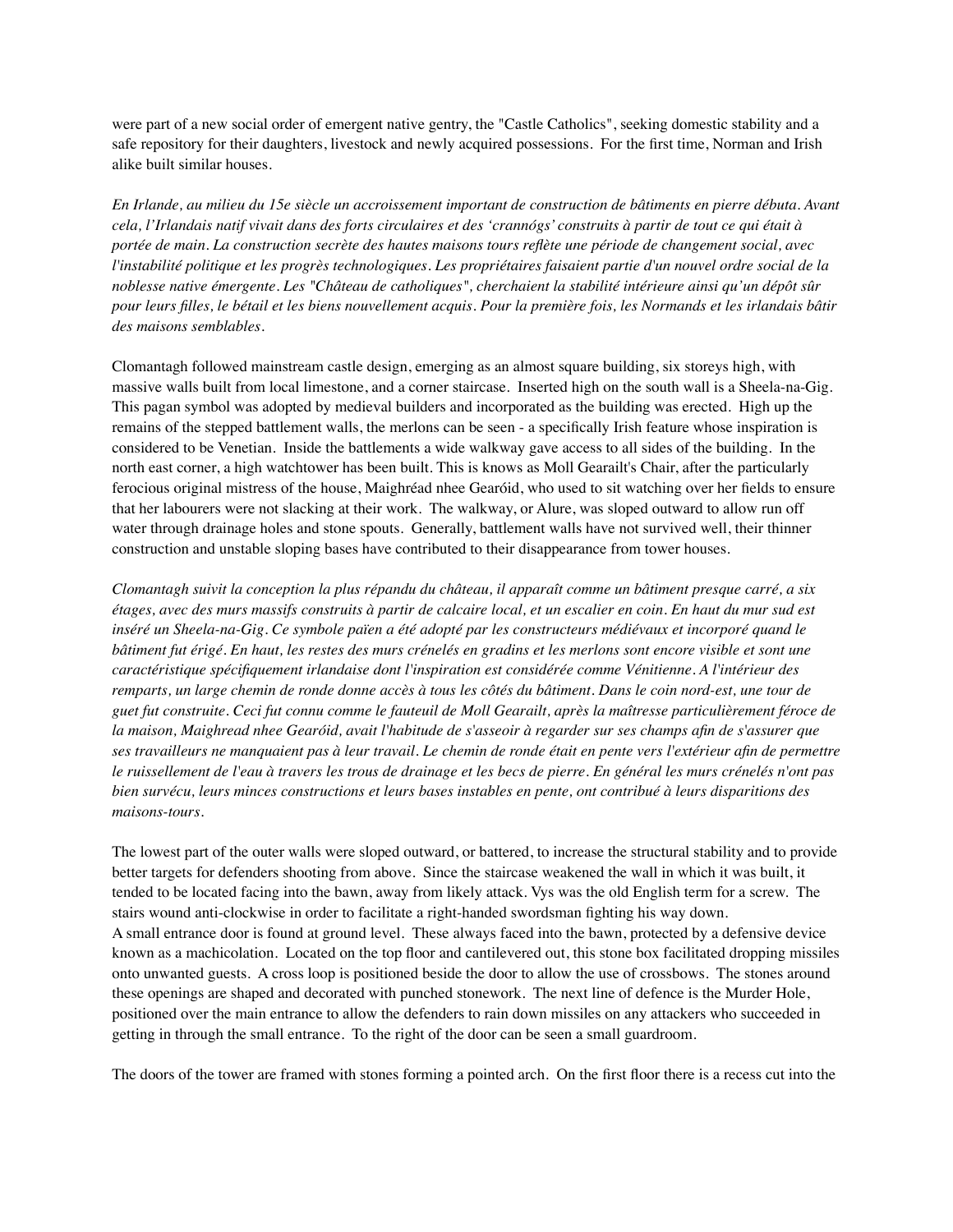wall, into which the door fits when open. Doors hung from a bulky stone hanging eye at the head of the opening and fixed to a pivot hole at the foot. This can be seen at the door to the Vyse stair at Clomantagh.



*La partie inférieure des murs extérieurs étaient en pente vers l'extérieur, ou battue, afin d'augmenter la stabilité de la structure et de fournir de meilleures cibles pour les défenseurs qui tiraient d'en haut. Depuis les escaliers ont affaibli les murs contre lesquels il ont été construit, ils avait tendance à être situé face au 'bawn', à l'abri d'une attaque probable. Vys était le vieux terme anglais pour une vis. Les escaliers étaient enroulés dans le sens inverse des aiguilles d'une montre afin de permettre à un escrimeur droitier de combattre en descendant. Une petite porte d'entrée se trouve au rez-de-chaussée. Elles sont toujours en face du 'bawn', protégée par un dispositif défensif connu comme un mâchicoulis. Situé au dernier étage et en porte à faux, cette petite lucarne en pierre facilitait la chute des missiles sur les hôtes indésirables. Une ouverture est positionnée à côté de la porte pour permettre l'utilisation de l'arbalète. Les pierres autour de ces ouvertures sont façonnées et décorées de sculptures. La stratégie de défense suivante, est un trou placé au-dessus de l'entrée principale, permettant aux défenseurs de jeter des pluies de missiles* 

*sur les assaillants qui réussiraient à entrer par la petite porte. A droite de la porte on peut voir une petite salle des gardes.*

*Les portes de la tour sont encadrées de pierres formant un arc brisé. Au premier étage, il y a un renfoncement dans le mur, dans lequel s'inscrit la porte lorsqu'elle est ouverte. Les portes sont accrochés à des pierres volumineuses à l'aide d'œillet en haut et fixé à un trou de pivotement au pied. Ceci peut être vu pour la porte de l'escalier à Vis au château de Clomantagh.* 

#### *Sheela-na-Gigs*

Sheela-na-Gigs are carvings of naked females posed in a manner which displays and emphasises the genitalia. The name means 'old hag of the breasts' in Irish, and was given to them, along with a negative interpretation, by 19th century antiquarians. More recently they have come to take on more positive connotations as symbols of Irishness or female power, which have perhaps more relevance to their original functions.

*Les ' Sheela-na-Gigs'* 

*sont des sculptures de femmes nues qui posaient d'une manière qui affichent et met l'accent sur les organes génitaux. Le nom signifie «poitrine de vieille sorcière» en irlandais, et leur a été donné avec une interprétation négative par les antiquaires du 19e siècle. Plus récemment, ils en sont venus à prendre davantage de connotations positives comme des symboles irlandais ou du pouvoir féminin, qui ont peut-être plus de pertinence que leurs fonctions d'origines.*

Throughout the medieval world, prominent among the deadly sins were avarice, regarded mainly as a male sin, and lust, which pertained particularly to women. Lust was often portrayed as an obscene female figure, adapted from the ancient image of the earth mother, or Tellus Mater, and was often worked into stonework of churches to alert the faithful to the dangers of sin.

*Partout dans le monde médiéval, parmi les péchés capitaux il y avait la cupidité, considérée principalement comme un péché masculin, et la luxure plus particulièrement féminin. La luxure (lust) est souvent représenté par un personnage obscène féminin, adapté de l'image antique de la terre mère, ou Mater Tellus, et a souvent été sculpté dans les églises pour alerter les fidèles sur les dangers du péché.*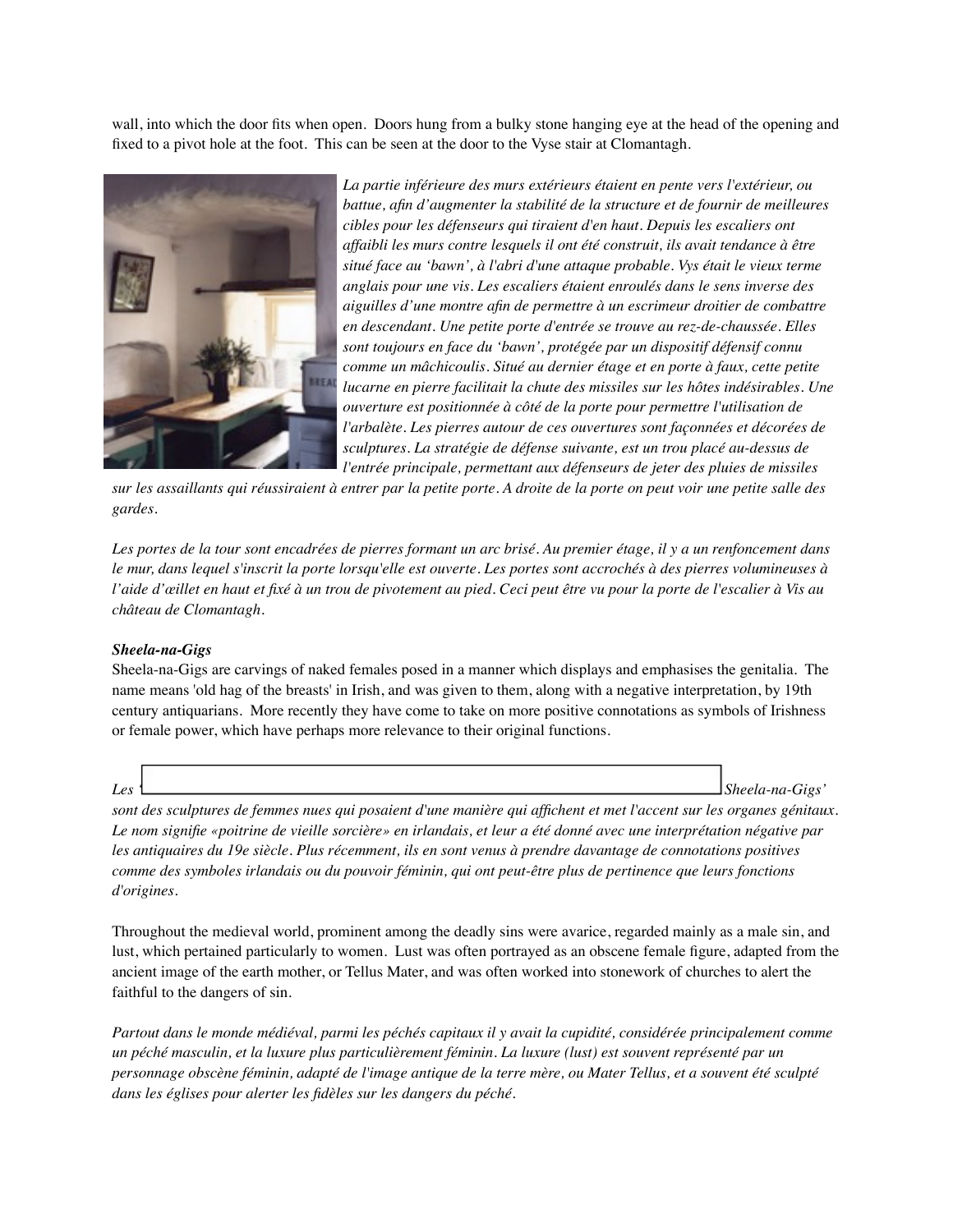The 15th century in Ireland was a period of relative stability and resurgence in the confidence of indigenous Irish building (as opposed to Anglo Norman) and the most typical structures were small castles, or tower houses, with an essentially Irish architectural identity. The Kilkenny area, home of many of these tower houses, was notably a centre of stone carving and is also the home of many of Ireland's Sheela-na-Gigs (there are about 100 known examples.)

*Le 15ème siècle en Irlande fut une période de stabilité relative et de résurgence de confiance pour les constructions irlandais indigènes (par opposition aux anglo normande) et les structures les plus typiques sont de petits châteaux ou maisons-tours, avec une identité architecturale essentiellement irlandaise. Dans les alentours de Kilkenny, un grand nombre de ces maisons-tours, était notamment des centres de la sculpture sur pierre et également le foyer de beaucoup de Sheela-na-Gigs Irlandaise (il ya environ 100 exemples connus.)*

The Clomantagh Sheela is placed horizontally far up on the outside wall of the tower, like similar secular examples, and it has been suggested that it was from an earlier church building, and inserted into the tower as a protective icon, symbol of fertility, or agricultural productivity rather than an invocation against lust. This has definite resonances with the story of the powerful original mistress of the house, Maighréad nhee Gearóid, and her agricultural interests.

*La Sheela de Clomantagh est placé horizontalement sur le mur extérieur de la tour, comme d'autres exemples similaires laïques. Il a été suggéré qu'elle provenait peut-être d'une église antérieure, et inséré dans la tour comme une icône de protection, symbole de fertilité, ou productivité agricole plutôt que l'invocation contre la luxure. Cela a des résonances précises avec l'histoire de la maîtresse puissante originelle de la maison, Maighread nhee Gearóid, et ses intérêts agricoles.*

### **Tourist attractions around Clomantagh Castle**

*Freshford, Co Kilkenny*

#### *Freshford and Kilkenny surrounding*

**The Black Abbey** Web: [http://www.kilkenny.ie/eng/About\\_Kilkenny/History/Famous\\_Landmarks/The\\_Black\\_Abbey.html](http://www.kilkenny.ie/eng/About_Kilkenny/History/Famous_Landmarks/The_Black_Abbey.html) Tel: +353 (056) 772 1279 Address: Kilkenny

**The Kilkenny Smithwicks Brewery** Web:<http://www.smithwicks.ie/> (Visit only on summer) Tel: +353 (0)56 779 64 98 Address: Parliament St, St. Francis Abbey Brewery, Kilkenny, Ireland

**Kilkenny Design Craft center** Web:<http://www.kilkennydesign.com/> Email: info@kilkennydesign.com Tel: (056) 772 21 18 Address: Kilkenny Design Centre, Castle Yard, Kilkenny, Ireland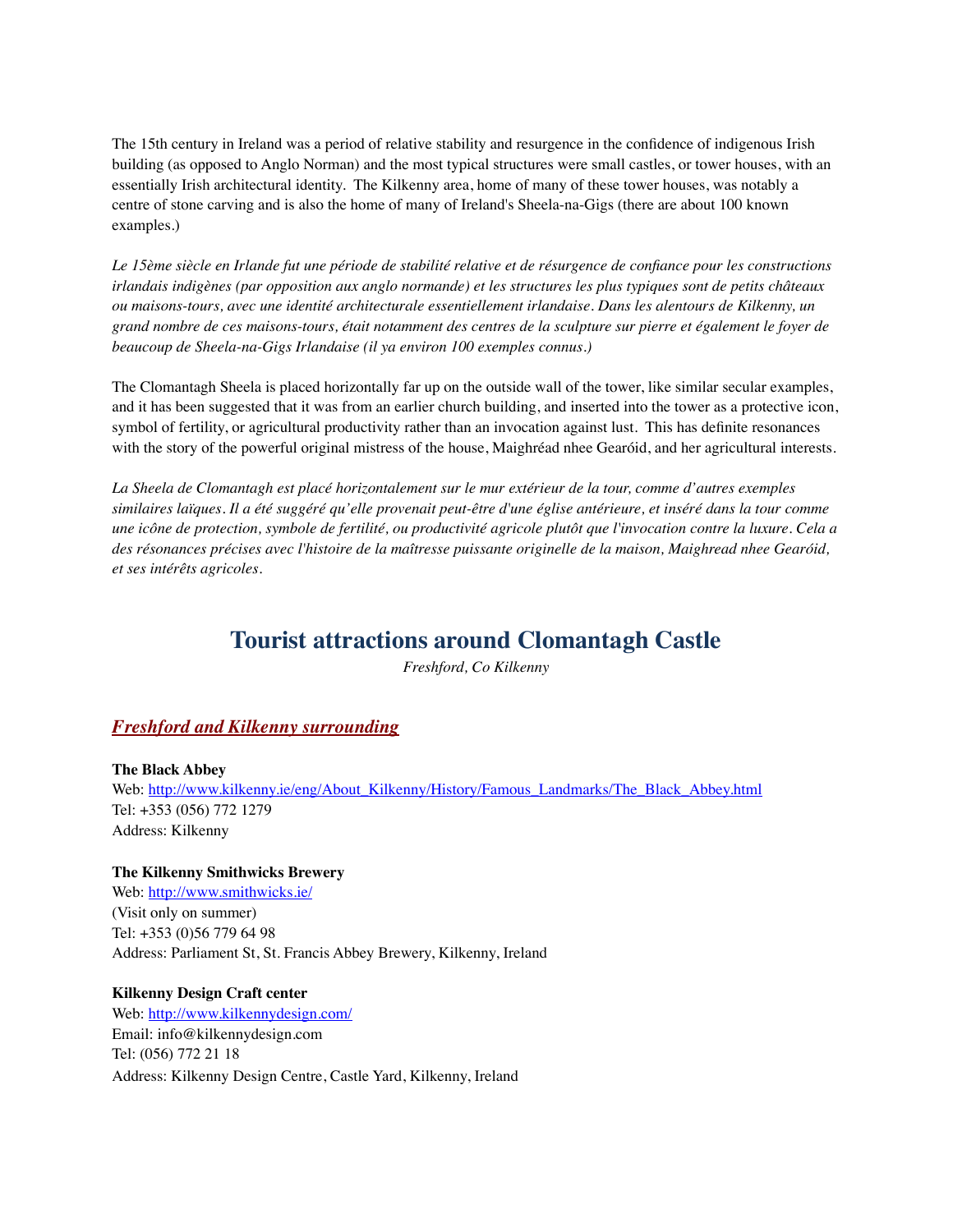#### **Nuenna Farm Equestrian Centre**

Web:<http://www.discoverireland.ie/di/resultsengine/IndividualResultTCS.aspx?touristItemID=1370> Phone: (+353 0)56 8832614 Address: Nuenna Farm Equestrian Centre, Kilkenny Road, Freshford, Co. Kilkenny, Ireland

#### **Kilkenny Castle**

Web: [www.ccoi.ie](http://www.ccoi.ie) Email: izabel.pennec@opw.ie Phone: (+353 0) 56 7704100 Address: The Parade, Kilkenny City, Co. Kilkenny, Ireland

#### **St. Canice's Cathedral and tower**

Web: [www.stcanicescathedral.ie](http://www.stcanicescathedral.ie) Email: cathedral@ossory.anglican.org Phone: (+353 0) 56 776 4971 Address: The Close, Coach road, Co. Kilkenny, Ireland

#### **Rothe House and Garden**

Web: [www.kilkennyarchaeologicalsociety.ie](http://www.kilkennyarchaeologicalsociety.ie) Email: rothehouse@eircom.net Phone: (+353 0) 56 7722893 Address: Rothe House, Parliament Street, Co. Kilkenny, Ireland

#### **The Newpark Fen**

Web: [http://www.discoverireland.com/us/ireland-things-to-see-and-do/listings/product/?fid=FI\\_60827](http://www.discoverireland.com/us/ireland-things-to-see-and-do/listings/product/?fid=FI_60827) Tel: +353 (0)56 779 4373 Email: [parks@kilkennycoco.ie](mailto:parks@kilkennycoco.ie) Address: Newpark Fen & Eco-Park, c/o Parks Department, Kilkenny County Council, Co Kilkenny, Republic Of Ireland

#### **Nicholas Mosse pottery**

Web:<http://nicholasmosse.com/> Phone +353 56 7727505 Email: [eshop@nicholasmosse.com](mailto:eshop@nicholasmosse.com) Address: Nicholas Mosse, Bennettsbridge, Kilkenny, Co. Kilkenny Ireland

#### **Rudolf Hetzel**

Web:<http://rudolfheltzel.com/> Tel: +353 (0)56 7721497 Address: 10 Patrick street, Kilkenny City

#### **National Craft Gallery**

Web:<http://www.nationalcraftgallery.ie/> E [info@nationalcraftgallery.ie](mailto:info@nationalcraftgallery.ie) T +353 56 7796147 Address: Castle Yard, Kilkenny, Ireland

**Kilkenny Cristal Studio Web:<http://www.kilkennycrystal.com/>**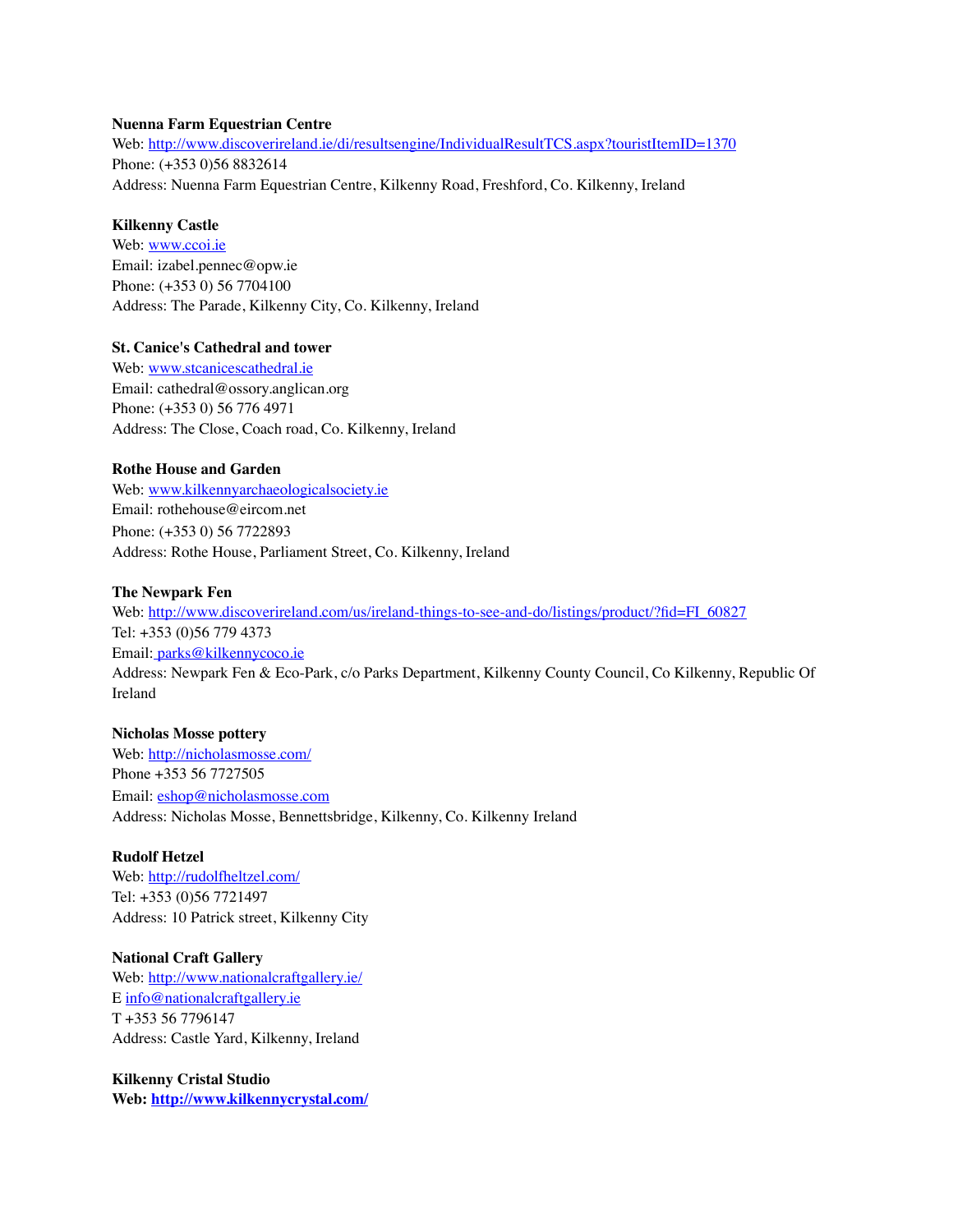Tel: +353 56 7725132 **Address:**Kilkenny Crystal, Tinnamona, Callan, Co. Kilkenny

#### **Butler House Gardens**

Web:<http://www.butler.ie/> Telephone 056 7765707 (international +353-56-7765707) Email: [res@butler.ie](mailto:res@butler.ie) Address: 16 Patrick Street, Kilkenny, Co. Kilkenny

#### *West of Freshford (Tipperary, Cashel, Thurles, Templemore, Roscrea)*

**Holy Cross Abbey**

Web:<http://www.discoverireland.ie/Arts-Culture-Heritage/holy-cross-abbey/63099> www.holycrossabbey.ie Email: frtjbreen02@eircom.net Tel : +353 504 43124 Address: Thurles, Tipperary, Republic of Ireland

#### **Farney Castle**

Web:<http://cyrilcullen.wordpress.com/farney-castle/> Address: Holycross, Co. Tipperary

#### **Roscrea Castle, Damer House and the Blackmills**

Tel : +353 (0505) 21850 Email: [roscreaheritage@opw.ie](mailto:roscreaheritage@opw.ie) Address: Castle Street, Roscrea, Co. Tipperary

#### **St Mary Famine and War Museum**

Web:<http://www.faminemuseum.com/> Tel: 0504 21133 Address: Thurles, Co Tipperary

#### **Fairy Fort Farm**

Web:<http://www.fairyfortfarm.com/> Tel: 086 4021659 Tel. International: 00 353 864021659 Contact : Michael O'Donnell email: [info@fairyfortfarm.com](mailto:info@fairyfortfarm.com) Address: FairyFortFarm , Summerhill , Borrisoleigh, Co. Tipperary

#### **Cabragh Wetland Trust**

Web:<http://www.cabraghwetlands.ie/> Email: [info@cabraghwetlands.ie](mailto:info@cabraghwetlands.ie) Tel: 0504 43879 (Mornings only) Address: Cabragh Wetlands Trust, Holycross, Thurles, Co Tipperary, Ireland

#### *East of Freshford (Carlow, Athy, Kildare)*

**Reptile village zoo**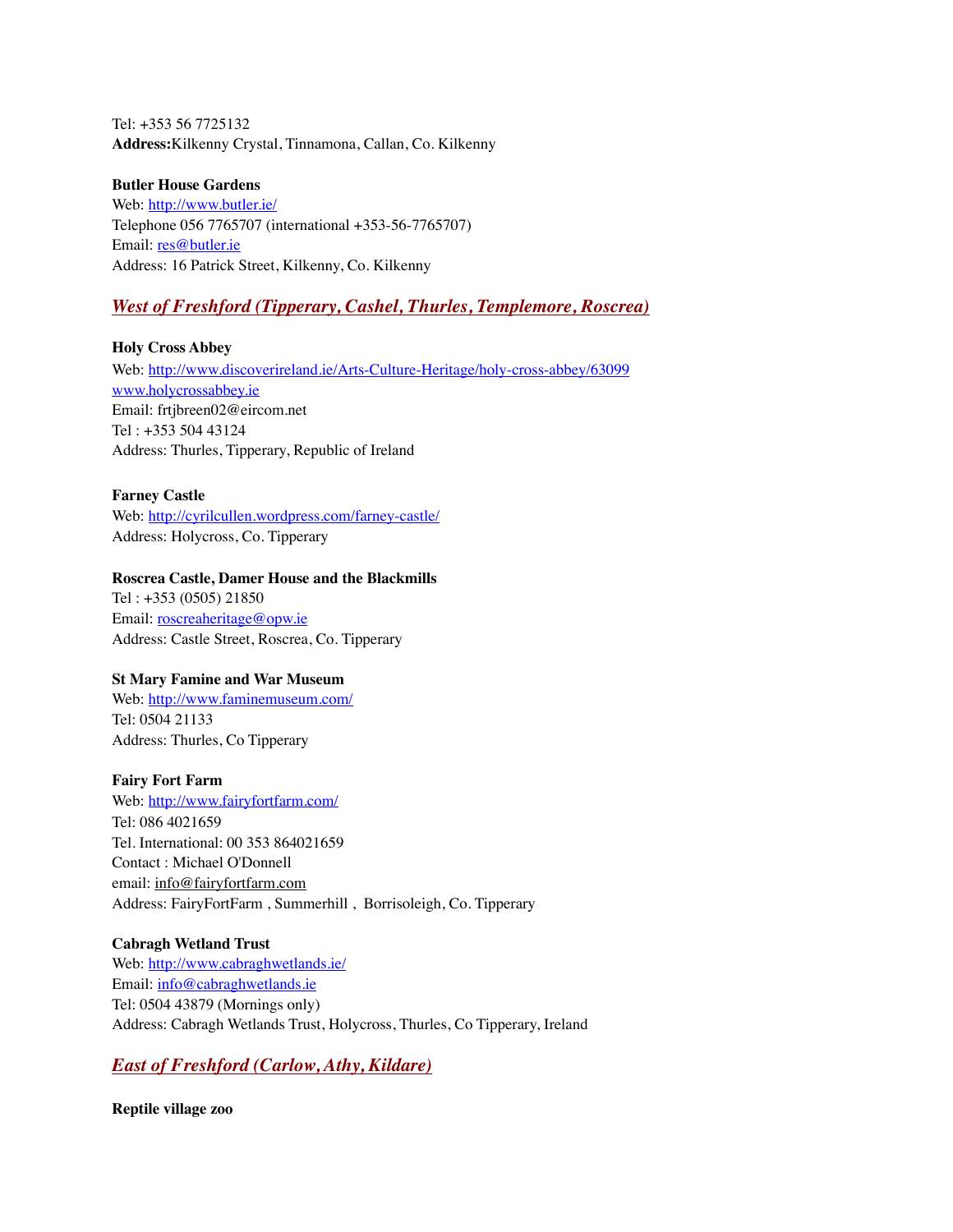Web: [www.reptilvillagezoo.ie](http://www.reptilvillagezoo.ie) Tel: (056) 7726757 Address: Gowran, Co Kilkenny

#### **Woodstock Garden and Arboretum**

Web: [www.woodstock.ie](http://www.woodstock.ie) Tel: (087) 854 9785 Inistioge, Co Kilkenny

#### **Cushendale Woolen Mills**

Web:<http://www.cushendale.ie/> Ph: +353 (0)59 9724118 email: info@cushendale.ie Address: Mill Road,, Graig-na-managh, Co. Kilkenny, Ireland.

#### **Duiske Glass Factory Shop**

Web:<http://www.duiskeglasskilkenny.ie/> Tel: (353) 059 9724174 Address: Duiske Glass Gift Shop, High St. Graignamanagh, Co. Kilkenny, Ireland

#### **Shankil Castle and Garden**

Web:<http://shankillcastle.com/> Tel: +353 59 972 6145 Mob: +353 87 7672656 info@shankillcastle.com Address: Shankill Castle, Paulstown, Co. Kilkenny

### *South of Freshford (Callan, Clonmel, Waterford)*

#### **Jerpoint Abbey**

Web:<http://www.heritageireland.ie/en/south-east/jerpointabbey/> Tel: (056) 772 4623 Address: Thomastown

#### **Jerpoint Glass studio**

Email: [enquiries@jerpointglass.com](mailto:enquiries@jerpointglass.com) Phone: +353 56 7724350 Email: [enquiries@jerpointglass.com](mailto:enquiries@jerpointglass.com) Address: Stoneyford, Co. Kilkenny, Ireland

#### **The lost town heritage Site at Jerpoint Park**

Web:<http://jerpointpark.com/> Tel: +353(0) 866061449 Email: info@jerpointpark.com Address: Thomastown, Co Kilkenny - Ireland

#### **Christ Church Cathedral of Waterford**

Web:<http://www.christchurchwaterford.com/> Email: [info@christchurchwaterford.com](mailto:info@christchurchwaterford.com)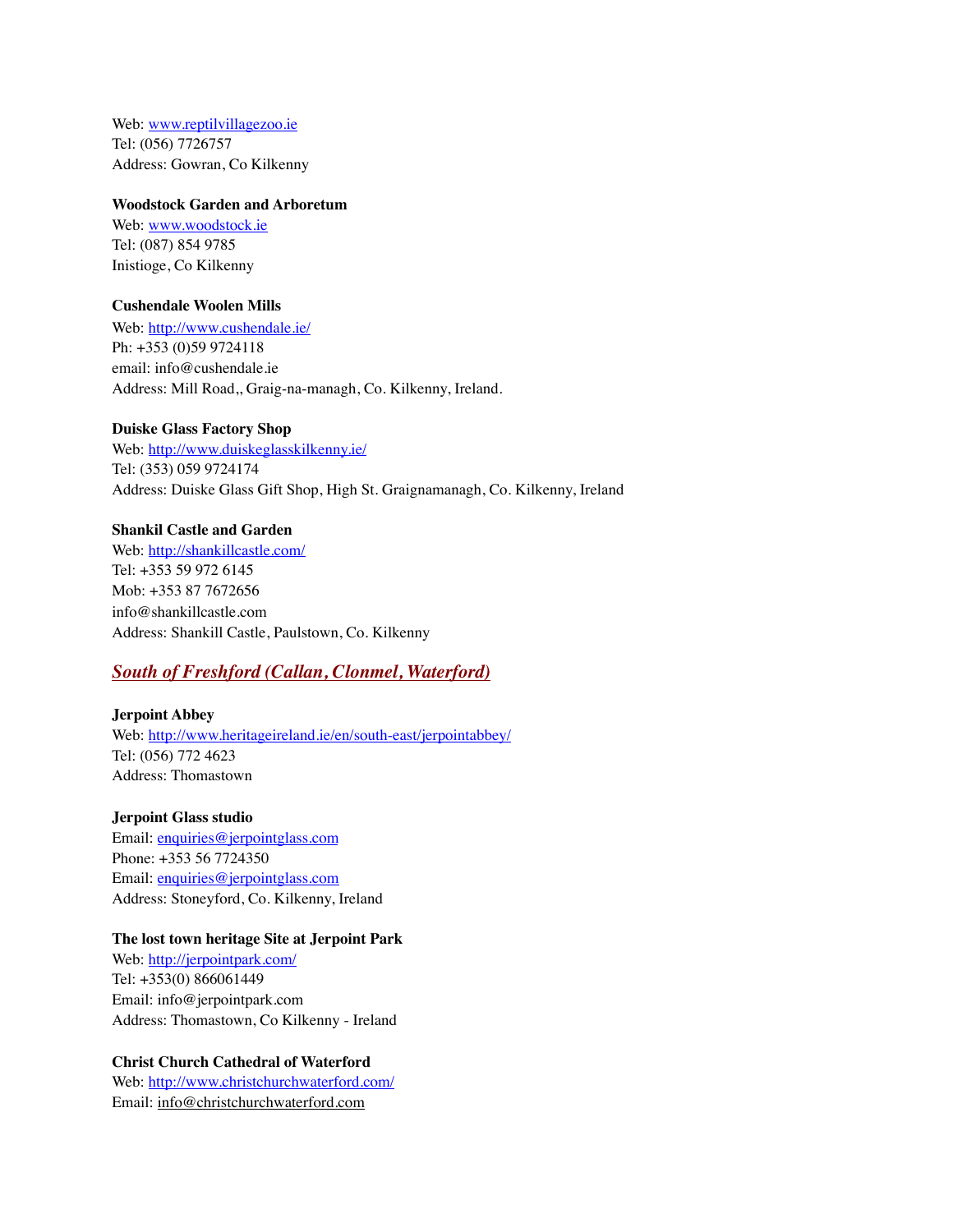Tel: +353 (0) 51 - 858 958 Address: Christ Church Cathedral, Cathedral square, Waterford

#### **Viking Exhibition and Reginald's Tower**

Web: [www.waterfordtreasures.ie](http://www.waterfordtreasures.ie) Email: [reginaldstower@opw.ie](mailto:reginaldstower@opw.ie) Email: [granarymail@waterfordcity.ie](mailto:granarymail@waterfordcity.ie) Tel: (051) 30 42 20 Address: Viking triangle, Waterford city, Co.Waterford.

#### **Waterford Crystal visitor centre**

Web: [www.waterfordvisitorcentre.com](http://www.waterfordvisitorcentre.com) Tel (051) 33 25 00 Address: Viking Triangle, Waterford city, Co Waterford.

#### **Waterford and Suir Valley Railway**

Web: [www.wsvrailway.ie](http://www.wsvrailway.ie) Email: [info@wsvrailway.ie](mailto:info@wsvrailway.ie) Address: Kilmeaden Station

#### **Bishop's Palace and Centre**

Web:<http://www.waterfordtreasures.com/bishops-palace/index.htm> Tel : +353 51 849650 Email : [waterfordtreasures@waterfordcity.ie](mailto:waterfordtreasures@waterfordcity.ie) Address: Viking triangle, Waterford City, Co Waterford

#### **The James Hoban Memorial Arbor**

Web: [http://www.kilkennytourism.ie/hoban\\_memorial](http://www.kilkennytourism.ie/hoban_memorial) Address: Desart, Cuffesgrange, Co. Kilkenny.

#### **Nore view Folk and Heritage Museum**

Web: [http://www.kilkennytourism.ie/nore\\_view\\_museum](http://www.kilkennytourism.ie/nore_view_museum) Contact Seamus Lawlor at 056 7727749 Address: Bennettsbridge, Co. Kilkenny

#### **The Kilfane Glen and Waterfall**

Web:<http://www.kilfane.com/> Email: [susan@irishgardens.com](mailto:susan@irishgardens.com) Tel: +353.56.772.4558 Address: Thomastown, Co. Kilkenny

#### **Gairdin an Ghorta**

Web:<http://www.faminegarden.com/> [info@faminegarden.com](http://www.faminegarden.com/contact.php) Telephone: 086 - 8394349 Address: Gáirdín an Ghorta Committee, Newmarket , Co. Kilkenny

#### **St Patrick's rock of Cashel**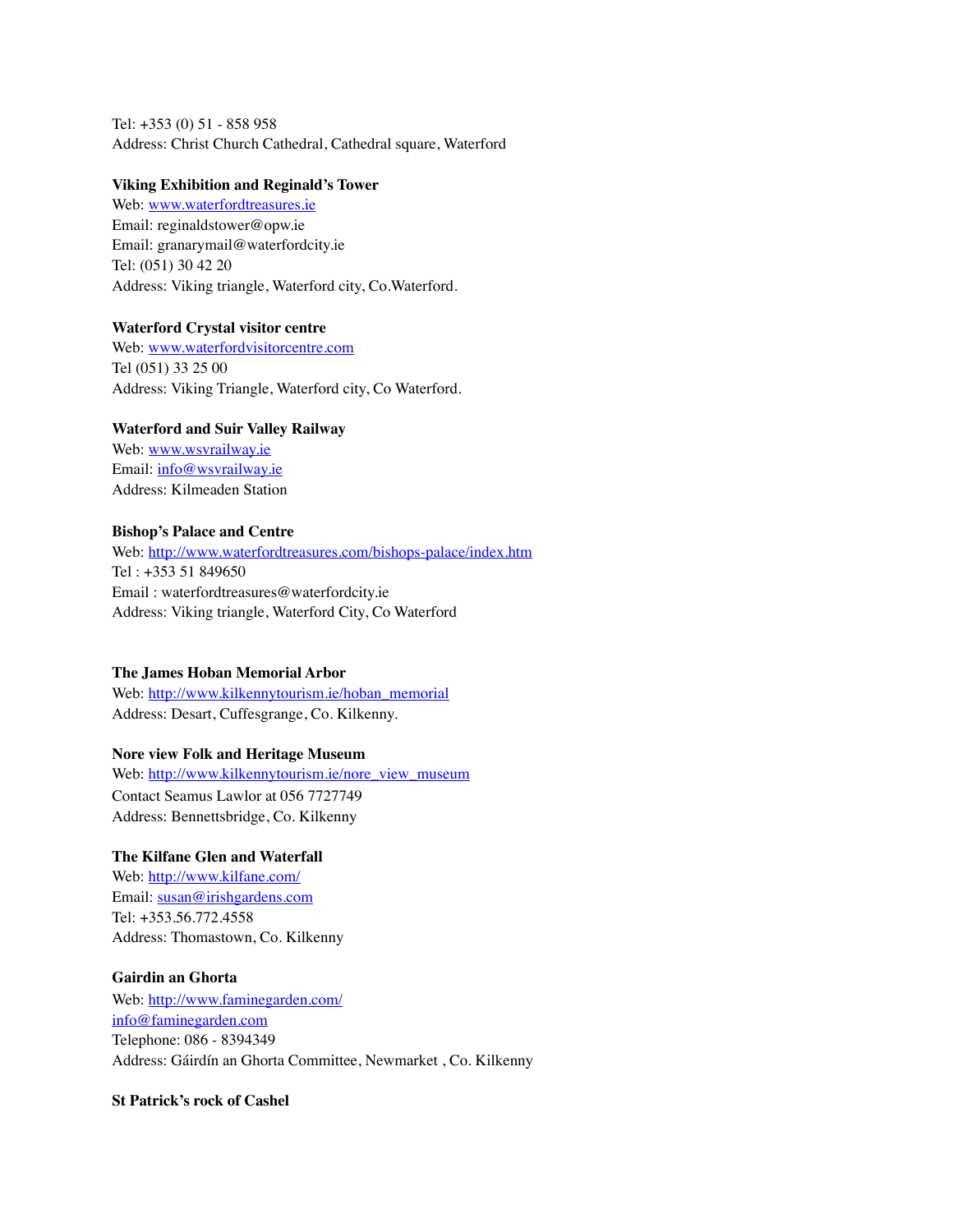Web:<http://www.heritageireland.ie/en/south-east/rockofcashel/> Telephone No: +353 62 61437 E-mail: [rockofcashel@opw.ie](mailto:rockofcashel@opw.ie) Address: St. Patrick's Rock of Cashel, Cashel, Co. Tipperary

#### **Bru Boru Cultural Centre**

Web:<http://bruboru.ie/> Email: info.bruboru.ie Tel: +353 62 61122 Brú Ború , Cashel, Co. Tipperary, Ireland

#### **Michelstown Cave**

Web:<http://www.mitchelstowncave.com/> Phone: +353 (0)52 74 67 246 Email: [visit@mitchelstowncave.com](mailto:visit@mitchelstowncave.com) Address: Mitchelstown Caves, Burncourt, Cahir, Co. Tipperary, Ireland

#### **Cahir Castle**

Web:<http://www.heritageireland.ie/en/south-east/cahircastle/> Telephone No: +353 52 7441011 Email: [cahircastle@opw.ie](mailto:%20cahircastle@opw.ie) Address: Castle St., Cahir, Co. Tipperary.

#### **Ormond Castle**

Web:<http://www.heritageireland.ie/en/South-East/OrmondCastle/> Tel: +353 51 640 787 Email: [ormondcastle@opw.ie](mailto:ormondcastle@opw.ie) Address: Castle Park, off Castle Street, Carrick-on-Suir, Co. Tipperary

#### **Main Guard**

Web:<http://www.heritageireland.ie/en/South-East/TheMainGuard/> Tel: +353 52 6127484 E-mail: [mainguard@opw.ie](mailto:mainguard@opw.ie) Address:The Main Guard, Sarsfield Street, Clonmel, Co. Tipperary

#### **The Swiss Cottage**

Web:<http://www.heritageireland.ie/en/South-East/SwissCottage/> Tel: +353 52 74 41144 Email: [swisscottage@opw.ie](mailto:swisscottage@opw.ie) Address: Kilcommon, Cahir, Co. Tipperary

**Glen of Aherlow Nature Park** Web:<http://aherlow.com/the-glen/> Tel: **+**353 (0)62 56331 Email **:** [info@aherlow.com](mailto:info@aherlow.com) Address: Coach Road, Newtown, Co. Tipperary

#### *North of Freshford and Kilkenny*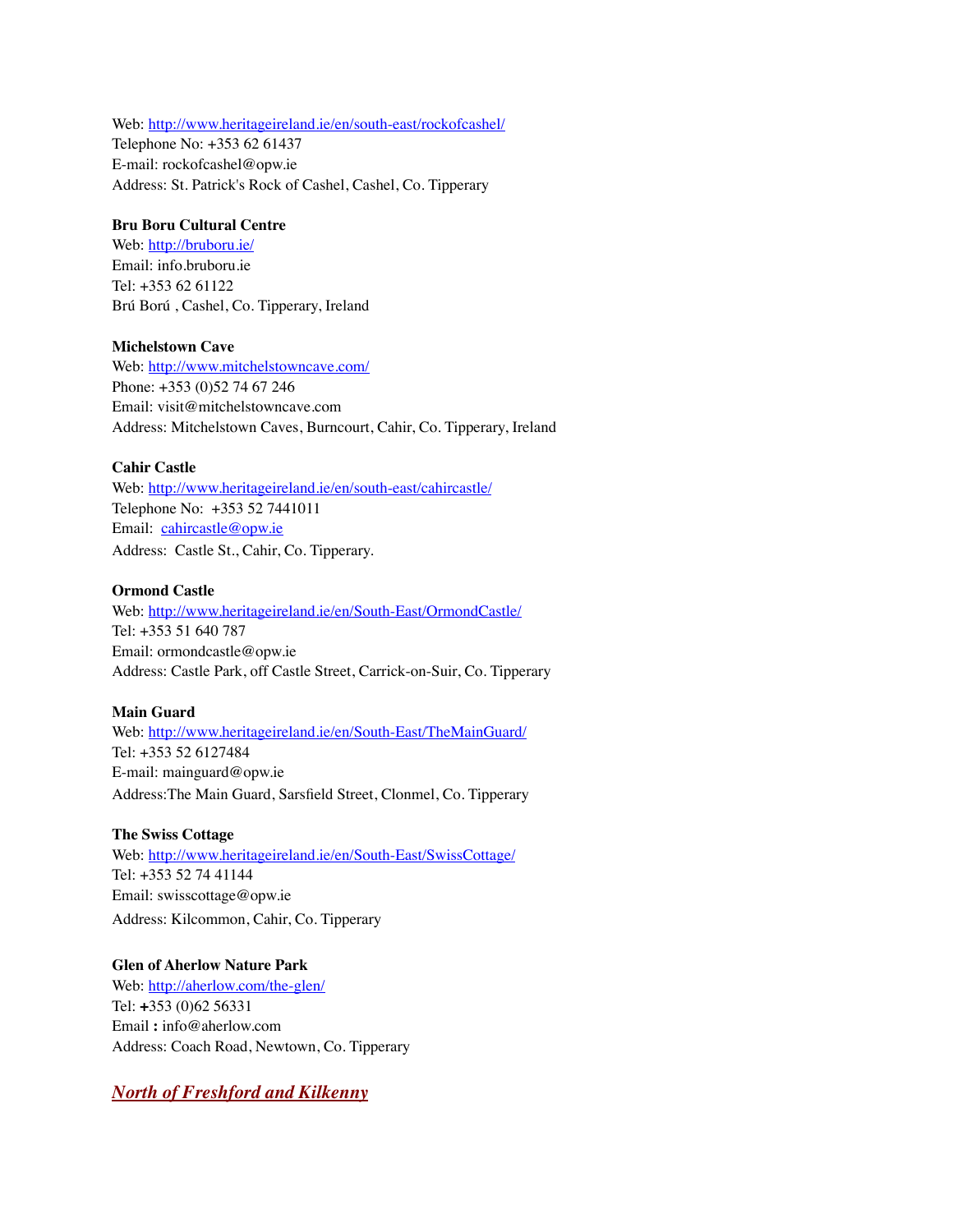#### **Dunmore Caves**

Web:<http://www.showcaves.com/english/ie/showcaves/Dunmore.html> Email: dunmorecaves@opw.ie Phone: +353-1-6476593 Address: Dunmore Caves Castlecomer, Rd Ballyfoyle, Co. Kilkenny, Ireland

#### **Castlecomer Discovery Park**

Web: [www.discoverypark.ie](http://www.discoverypark.ie) Tel: 056 4440 707 Address: The estate Yard, Castlecomer, Co. kilkenny

#### **Castlecomer estate Yard Arts and Crafts Centre**

Web:<http://www.madeinkilkenny.ie/> www.discoverypark.ie Tel : +353 56 4440636 Email: info@discoverypark.ie Email: rosedurr@hotmail.com Email : potty@crannmorpottery.com Web: www.discoverypark.ie Web: www.madeinkilkenny.ie Address: Castlecomer Estate Yard, Castlecomer, Kilkenny, Republic of Ireland

### **Event and festival around Clomantagh Castle**

*Freshford, Co Kilkenny*

#### *Freshford and Kilkenny surrounding*

**17 March: St Patrick's Day** Web: [www.discoverireland.ie](http://www.discoverireland.ie)

**End of March – End of April: Kilkenny walking Festival** Web:<http://www.kilkennywalkingfestival.ie/> Address; Kilkenny

**Beginning of May: Smithwick's Kilkenny Roots Festival** Web: [www.kilkennyroots.com](http://www.kilkennyroots.com) Address: kilkenny city

**Middle of May: Between Art and Industry** Web: [www.ccoi.ie](http://www.ccoi.ie) Address: National Craft Gallery, Kilkenny city

**End of May – beginning of June : The Cat Laughs Comedy Festival** Web: [www.thecatlaughs.com](http://www.thecatlaughs.com) Address: Kilkenny City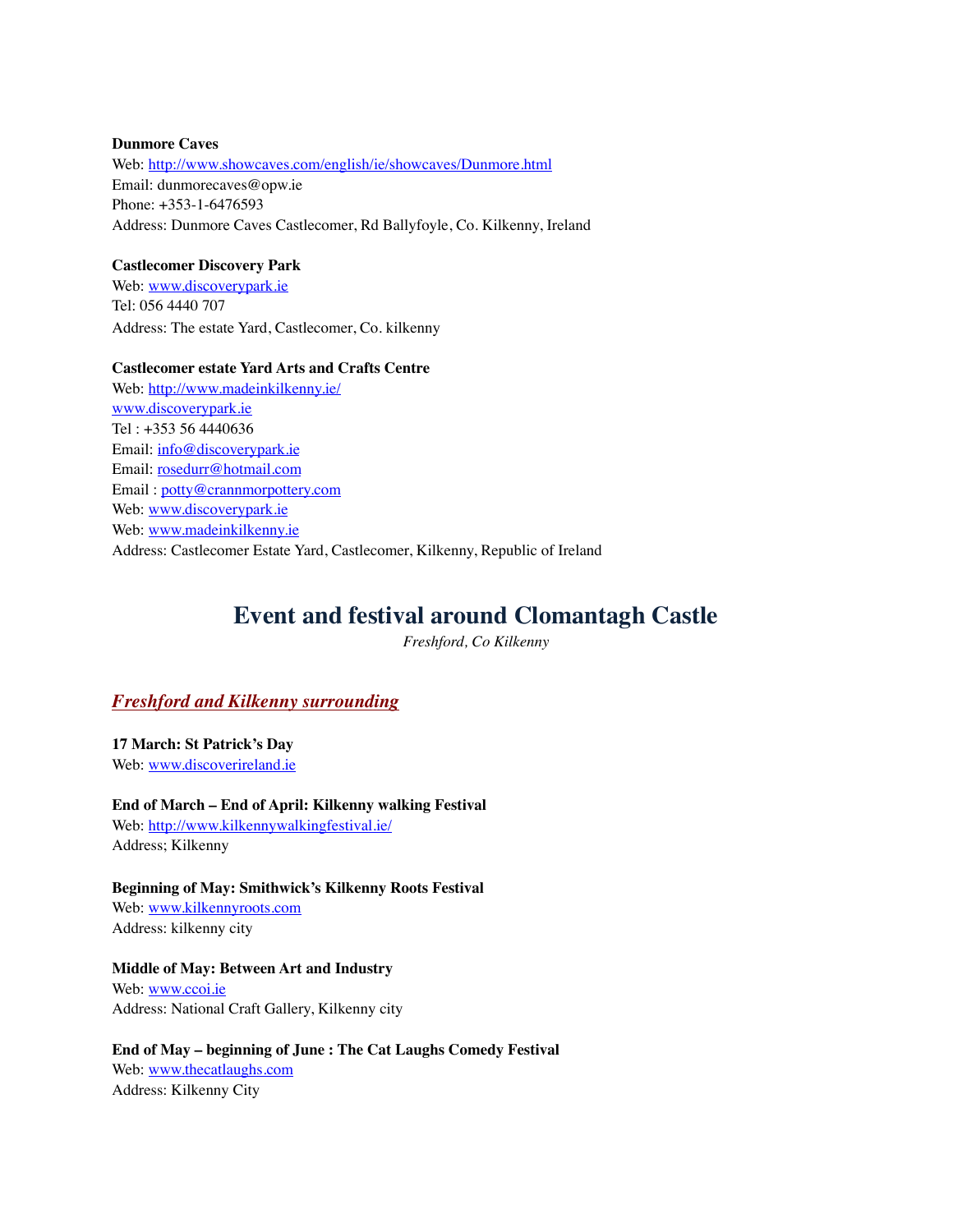#### **Beginning of June: Inistioge Summer Festival**

Web: [www.kilkennytourism.ie](http://www.kilkennytourism.ie) Address: Kilkenny city

#### **End of June : Raven Rock Car Rally**

Web: [www.carrickonsuirmotorclub.com](http://www.carrickonsuirmotorclub.com) Address: Kilkenny City

#### **End of July: TriGrandPrix Ireland – The Kilkenny Triathlon**

Web: [www.trigrandprix.com](http://www.trigrandprix.com) Address: Kilkenny Castle, Kilkenny City

#### **Middle of August: Kilkenny Arts Festival**

Web: [www.kilkennyarts.ie](http://www.kilkennyarts.ie) Address: Kilkenny city

#### **End of August: Dig it Kids Archaeology Camp**

Web: [www.culturaltourismireland.ie](http://www.culturaltourismireland.ie) Address: Kilkenny City

#### **End of August: International Gospel Choir**

Web: [www.kilkennygospelchoir.com](http://www.kilkennygospelchoir.com) Address: Kilkenny

#### **Beginning of October: Kilkenny Racing Festival at Growran Park**

Web: [www.horseracingireland.com](http://www.horseracingireland.com) Address: Gowran Park, Co. Kilkenny

#### **End of October: Irish Conker Championship Festival**

Web: [www.irishconkerchampionship.com](http://www.irishconkerchampionship.com) Address: The square, Freshford, Co. Kilkenny

#### **November: Kilkenomics**

Web: [www.kilkenomics.com](http://www.kilkenomics.com) Address: Kilkenny

#### *West of Freshford (Tipperary, Cashel, Thurles, Templemore, Roscrea)*

**End of January- Glen of Aherlow Winter Walking Festival** Web: [www.aherlow.com](http://www.aherlow.com)

**Middle of February: Tipperariana Book Fair**

Web: [www.fethard.com/historical](http://www.fethard.com/historical)

**End of March: Tipperary Drama Festival** Web: [www.comhaltas.com](http://www.comhaltas.com) Address: BrúBorú Cultural Centre, Cashel, Co.Tipperary

**17th of March: St Patrick's Day**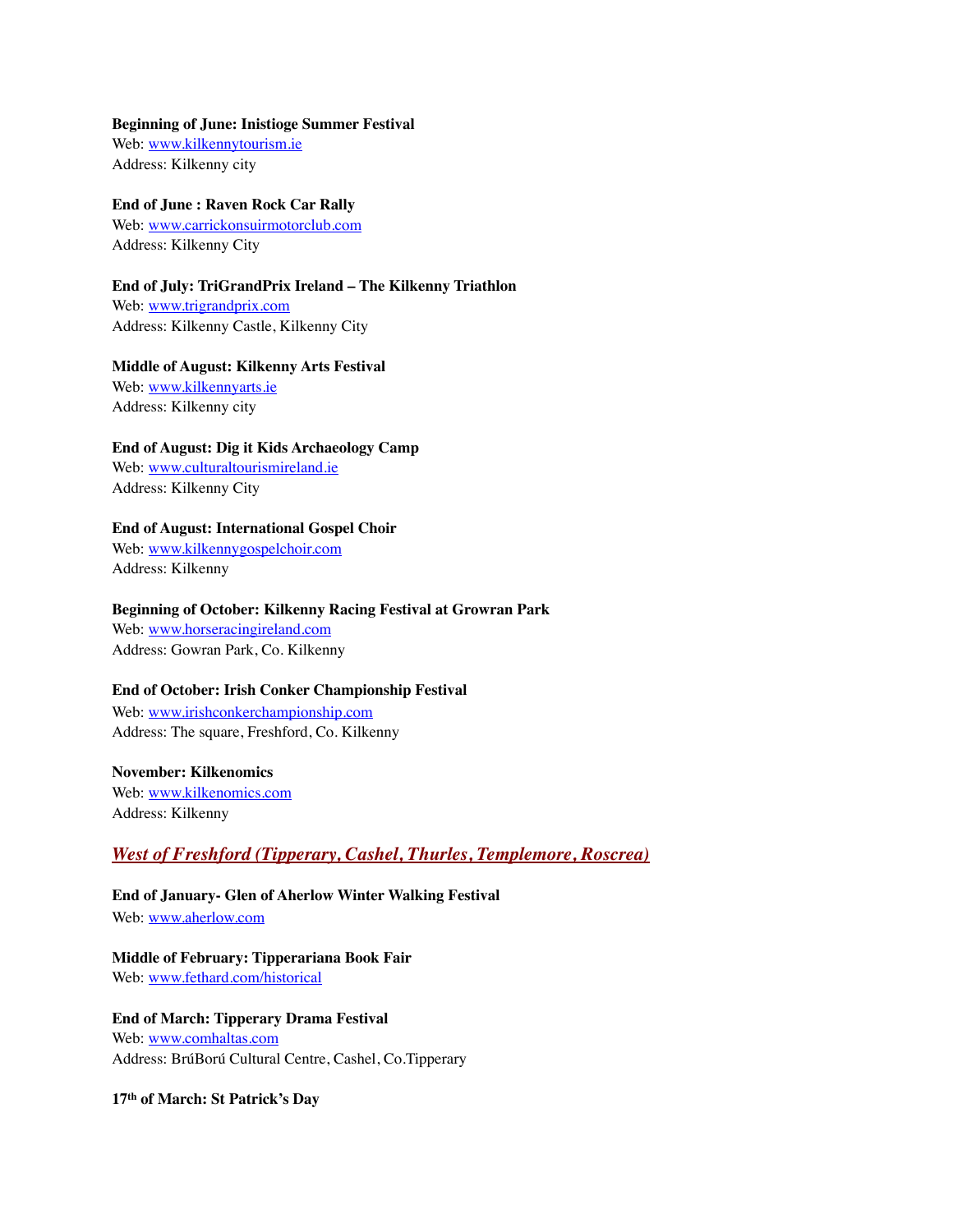#### [www.discoverireland.ie](http://www.discoverireland.ie)

**Mid June-Mid August: Ballykeeffe Midsummer Festival**

Web: [www.ballykeefe.com](http://www.ballykeefe.com) Address: Kilmanagh, Co. Kilkenny

**Middle of August: Fethard Walled Town Medieval Festival** Web: [www.fethard.com/walledtown](http://www.fethard.com/walledtown) Address: Fethard, Co. Tipperary

**Beginning of September: Féile Fidelma** Web: [www.cashelartsfest.com](http://www.cashelartsfest.com) Address: Cashel, Co. Tipperary

**November: Cashel Arts Festival** Web: [www.cashelartsfest.com](http://www.cashelartsfest.com)

**December: Santa's Grotto at Castlecomer Discovery Park** Web: [www.discoverypark.ie](http://www.discoverypark.ie) Address: Castlecomer Discovery Park, Co Kilkenny

#### *East of Freshford (Carlow, Athy, Kildare)*

**End of February: Snowdrop Week-Altamont Gardens** Web: [www.altamontgarden.com](http://www.altamontgarden.com) Address: Tullow, Co.Carlow

#### **Beginning of March: Barrow River Art Festival**

Email: [barrowriverartsfestival@gmail.com](mailto:barrowriverartsfestival@gmail.com) Address: Borris House, Borris, Co Carlow

**17th of March: St Patrick's Day** [www.discoverireland.ie](http://www.discoverireland.ie)

**End of March: Easter Fun Train – Rathwood** Web: [www.rathwood.com](http://www.rathwood.com) Address: Home and Garden World Tullow, Co. Carlow

**Beginning of April: Lunchtime Storytellers at Visual Theatre** Web: [www.gbshawtheatre.ie](http://www.gbshawtheatre.ie) Address: Carlow town

**Middle of April: International Pan Celtic Festival 2012** Web: [www.panceltic.ie](http://www.panceltic.ie) Address: Carlow Town

**Beginning of June: Carlow Regatta**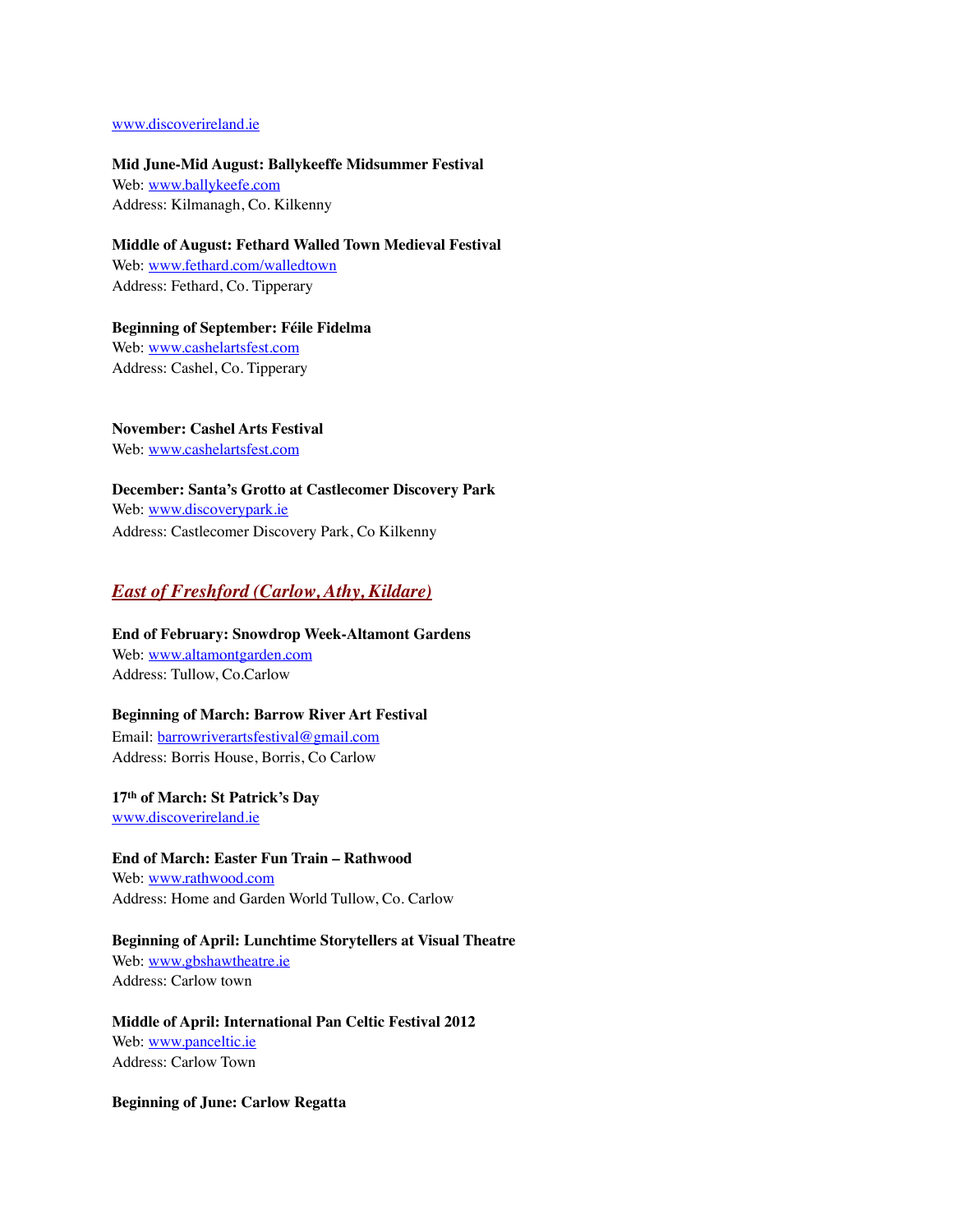Email: [Michael.curran@zuric.ie](mailto:Michael.curran@zuric.ie) Address: River Barrow. Carlow city.

#### **Beginning of June: Éigse Carlow Art Festival**

Web: [www.eigsecarlow.ie](http://www.eigsecarlow.ie) Address: Carlow Town and Country

### **Middle of June: Play Tag Festival**

Web: [www.carlowrugby.ie](http://www.carlowrugby.ie) Address: Carlow, rugby club, Carlow

#### **End of June: Rose week at Altamont Gardens**

Web: [www.heritageireland.ie](http://www.heritageireland.ie) Address: Tullow, Co. Carlow

#### **End of July – Beginning of August: Carlow Garden Festival**

Web: [www.carlowfloralfestival.com](http://www.carlowfloralfestival.com) Address; Throughout Co. Carlow

#### **Beginning of August: National County Fair at Borris House**

Web: [www.carlowtourism.com](http://www.carlowtourism.com) Address: Borris, Co. Carlow

**Beginning of August: Graignamanagh/Tinnahinch Regatta and Rowing Festival** Tel: 087-6371949 Address: Graignamanagh

#### **Middle of August: Tullow Agricultural Show**

Address: Coppenagh, Tullow, Co. Carlow

#### **Beginning of September: Fenagh Steam Rally**

Web: [www.carlowtourism.com](http://www.carlowtourism.com) Address: Fenagh, Co Carlow.

#### **Middle of September: Rosdiling Vintage Rally and Stream Treshing**

Web: [www.farmingshows.com](http://www.farmingshows.com) Address: Rosdillig, Borris, Co. Carlow

#### **Middle of October: Carlow Automn Walking Festival**

Web: [www.carlowtourism.com](http://www.carlowtourism.com)

#### **Middle of October: Nire Valley Walking Festival**

Web: [www.hanorascottage.com](http://www.hanorascottage.com) Address: Nire Valley, Co. Tipperary

#### **November – December : Christmas Time at Rathwood** Web: [www.rathwood.com](http://www.rathwood.com) Address; Tullow, Co. Carlow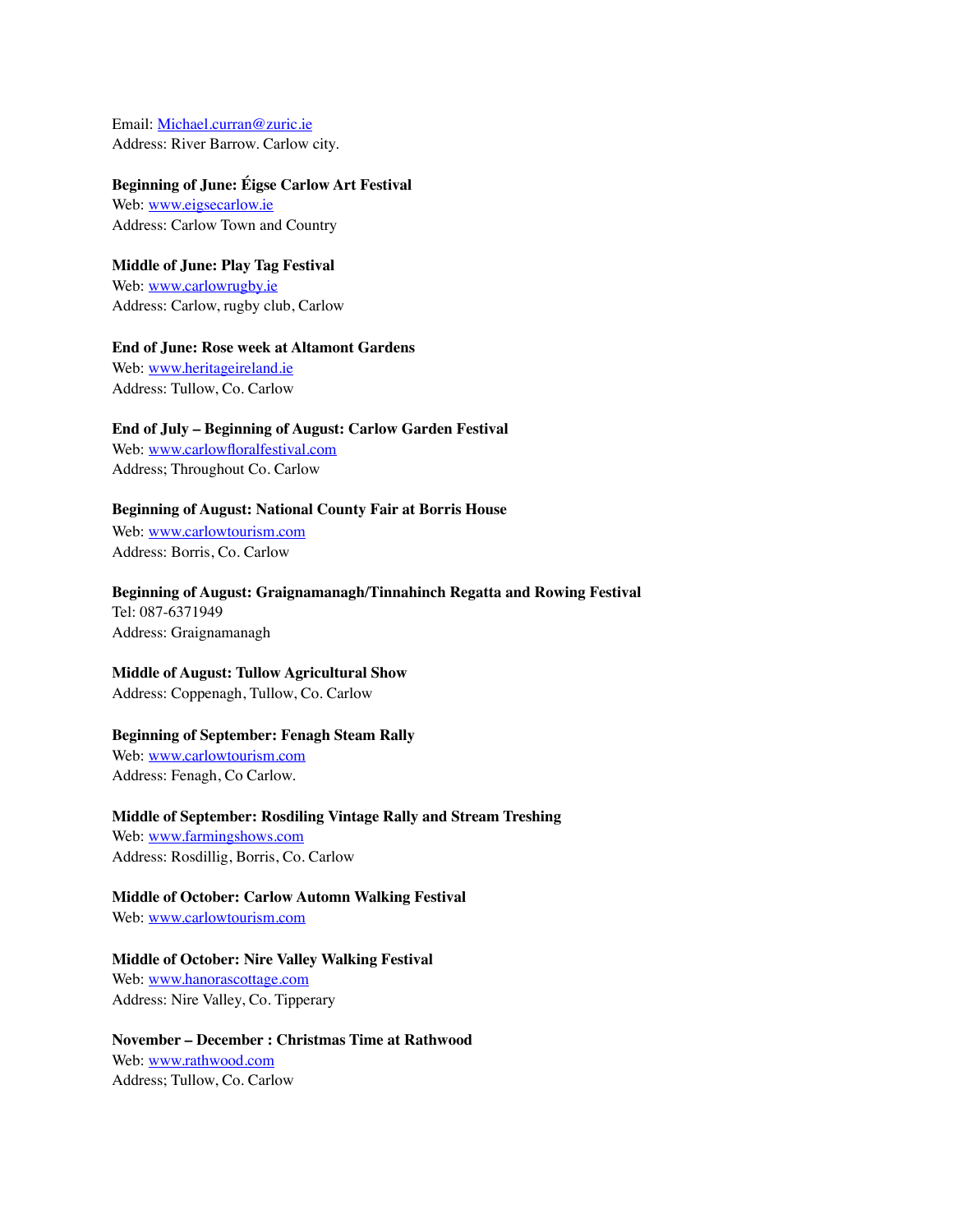#### **December: Rathwood Santa Claus train**

Web: [www.rathwood.com](http://www.rathwood.com) Address: Rath, Tullow, Co. Carlow

#### *South of Freshford (Callan, Clonmel, Waterford)*

**End of January: Quantum Life Dungarvan** Web: [www.dungaravan10mile.org](http://www.dungaravan10mile.org)

**17th March: St Patrick's Day** [www.discoverireland.ie](http://www.discoverireland.ie)

**End of March: Waterford Writers Weekend** Web: [www.waterfordwritersweekend.ie](http://www.waterfordwritersweekend.ie) Address: Waterford city

#### **End of March: Nire Valley Comeragh Mountains Bog trot**

Web: [www.nirevalley.com](http://www.nirevalley.com) Address: Nire Valley, Ballymacarbry, Co. Waterford

#### **End of March: Waterford Festival of learning**

Web: [www.waterfordvec.ie](http://www.waterfordvec.ie) Address: Waterford City

#### **Middle of April : Knockmealdown Crossing**

Web: [www.peaksmcclonmel.ie](http://www.peaksmcclonmel.ie) Address: Clomnel, Co. Tipperary

#### **Middle of April: Waterford Festival of Food**

Web: [www.waterfordfestivaloffood.com](http://www.waterfordfestivaloffood.com) Address: Dungaravan, Co. Waterford

## **End of April: Waterford festival of architecture**

Web: [www.wfa.ie](http://www.wfa.ie)

#### **Beginning of May: Waterford International Music Festival**

Web: [www.waterfordintlmusicfestival.com](http://www.waterfordintlmusicfestival.com) Address: Waterford City

#### **Family Fun Event at Waterford and Suir Valley Railway**

Web: [www.wsvrailway.ie](http://www.wsvrailway.ie) Address: Kilmeaden, Co.Waterford

#### **June, July and August: Art on Cathedral Square**

Web: [www.christchurchwaterford.com](http://www.christchurchwaterford.com) Address: Cathedral Square, Waterford City

#### **June, July, August – Trad in the Triangle**

Web: [www.christchurchwaterford.com](http://www.christchurchwaterford.com)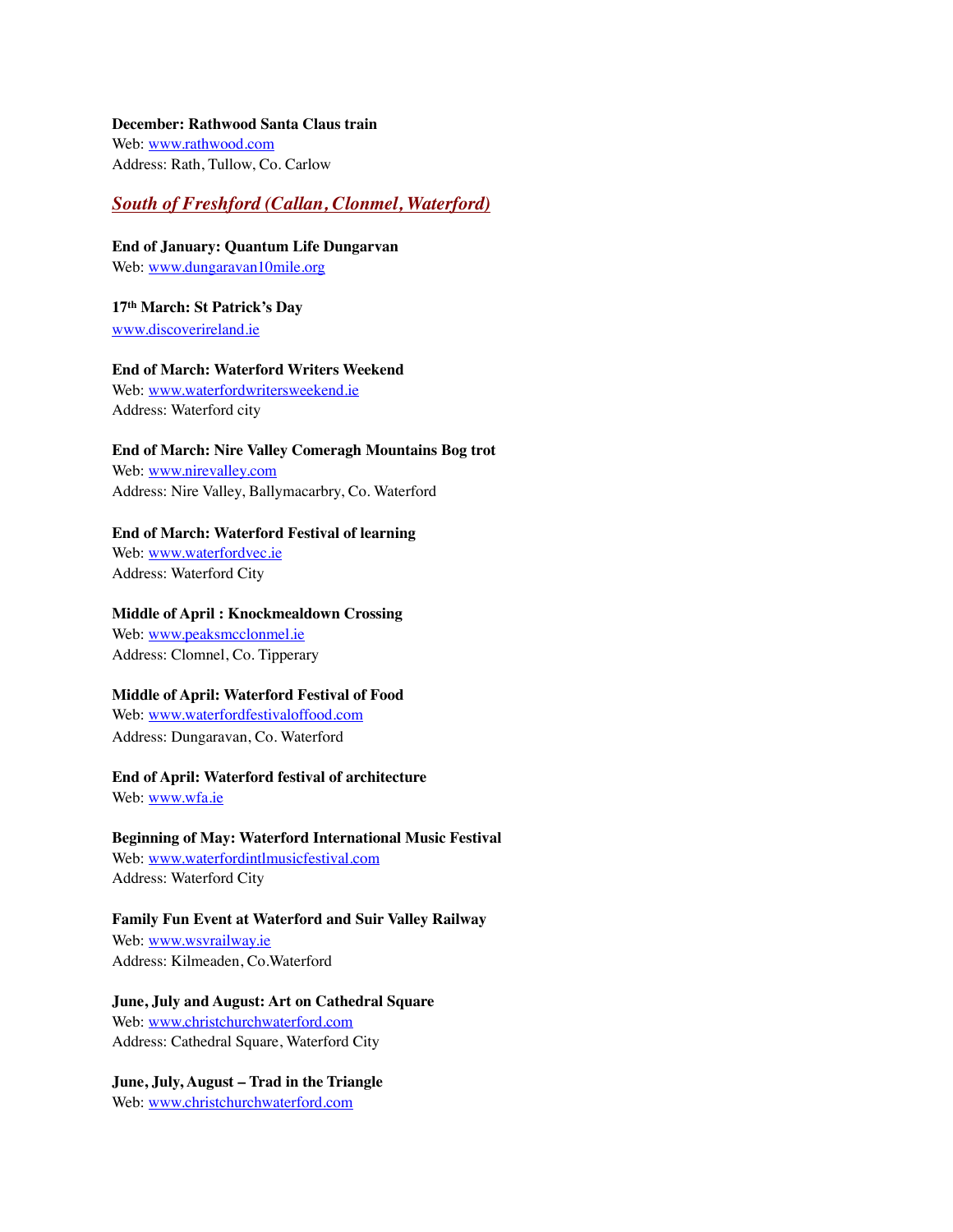Address: Cathedral Square, Waterford City

**Beginning of June: Artbeat** Web: [www.waterfordcity.ie](http://www.waterfordcity.ie)

**End of June: Waterford Viking Marathon** Web: [www.waterfordvikingmarathon.com](http://www.waterfordvikingmarathon.com) Address: Waterford City

**Beginning of August: SPRAOI Festival** Web: [www.spraoi.com](http://www.spraoi.com) Address: Waterford City Centre

**August: Art on Cathedral Square** Web: [www.christchurchwaterford.com](http://www.christchurchwaterford.com)

Address: Cathedral Square, Waterford City

**Beginning of August: Waterford Polo Annual Tournament**

Web: [www.discoverireland.ie](http://www.discoverireland.ie) Address: Waterford Polo Grounds Portlaw, Co. Waterford

**End of August: Iverk Agricultural Show** Web: [www.iverkshow.com](http://www.iverkshow.com) Address: Piltown, Co. Kilkenny

**Middle of September: Waterford Harvest food Festival** Web: [www.slowfoodireland.com](http://www.slowfoodireland.com) Address: Waterford City

**Middle of September: GIY Gathering 2012**

Web: [www.giyireland.com](http://www.giyireland.com) Address: Waterford City

#### **Middle of September: Tramore Oceanic Surf and Sea Festival**

Web: [www.oceanics.ie](http://www.oceanics.ie) Address: Tramore, Co. Waterford

**Midlle of October: Style Clonmel Festival**

Web: [www.styleclonmel.com](http://www.styleclonmel.com) Address: Conmel, Co. Tipperary

**End of October: Imagine Arts Festival**

Web: [www.imagineartsfestival.com](http://www.imagineartsfestival.com) Address: Waterford City

**October: Halloween Spookfest** Web: [www.waterfordchamber.ie](http://www.waterfordchamber.ie) Address: Waterford city